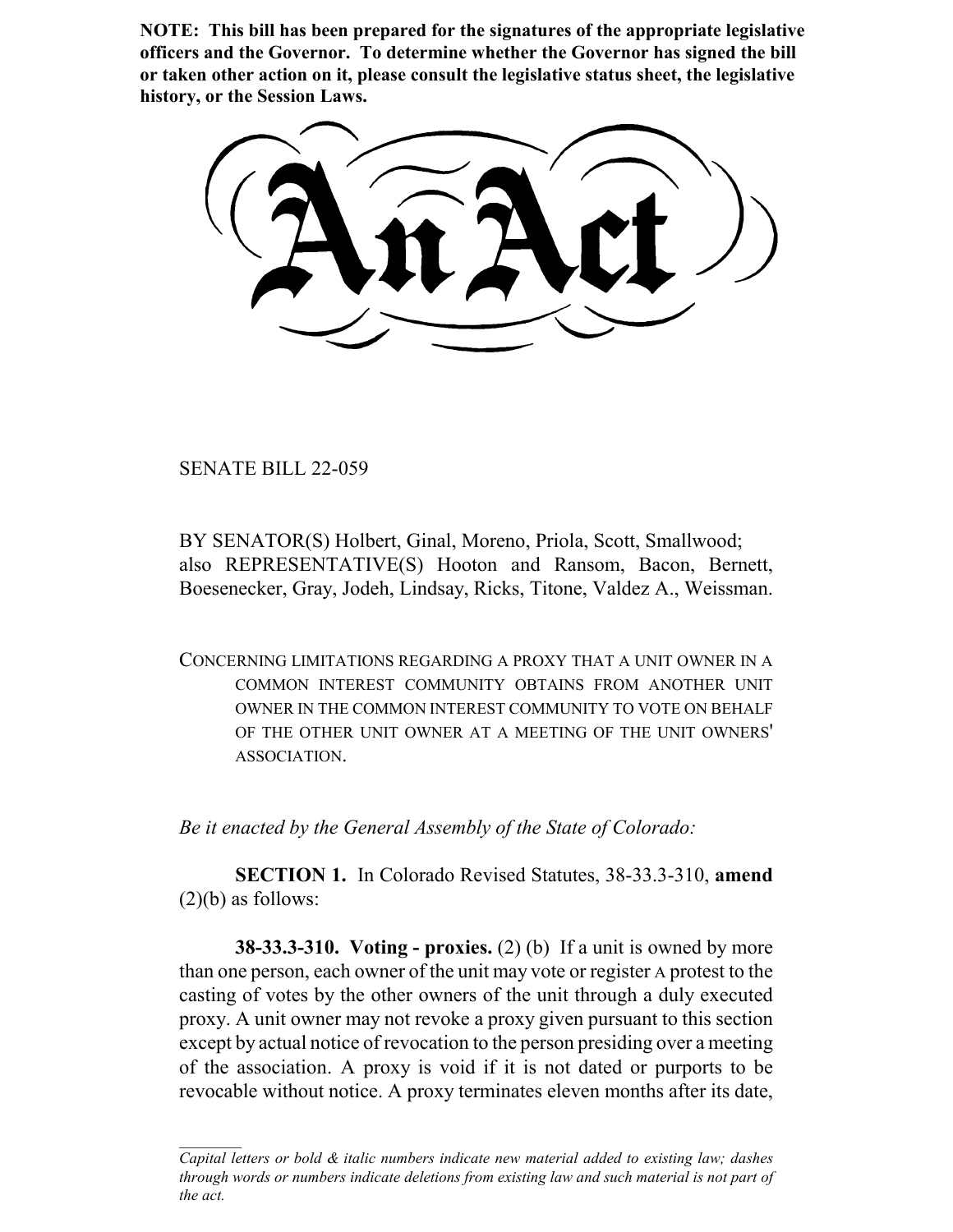unless it provides otherwise THE PROXY ITSELF INDICATES AN EARLIER TERMINATION DATE.

**SECTION 2. Act subject to petition - effective date applicability.** (1) This act takes effect at 12:01 a.m. on the day following the expiration of the ninety-day period after final adjournment of the general assembly; except that, if a referendum petition is filed pursuant to section 1 (3) of article V of the state constitution against this act or an item, section, or part of this act within such period, then the act, item, section, or part will not take effect unless approved by the people at the general election to be held in November 2022 and, in such case, will take effect on the date of the official declaration of the vote thereon by the governor.